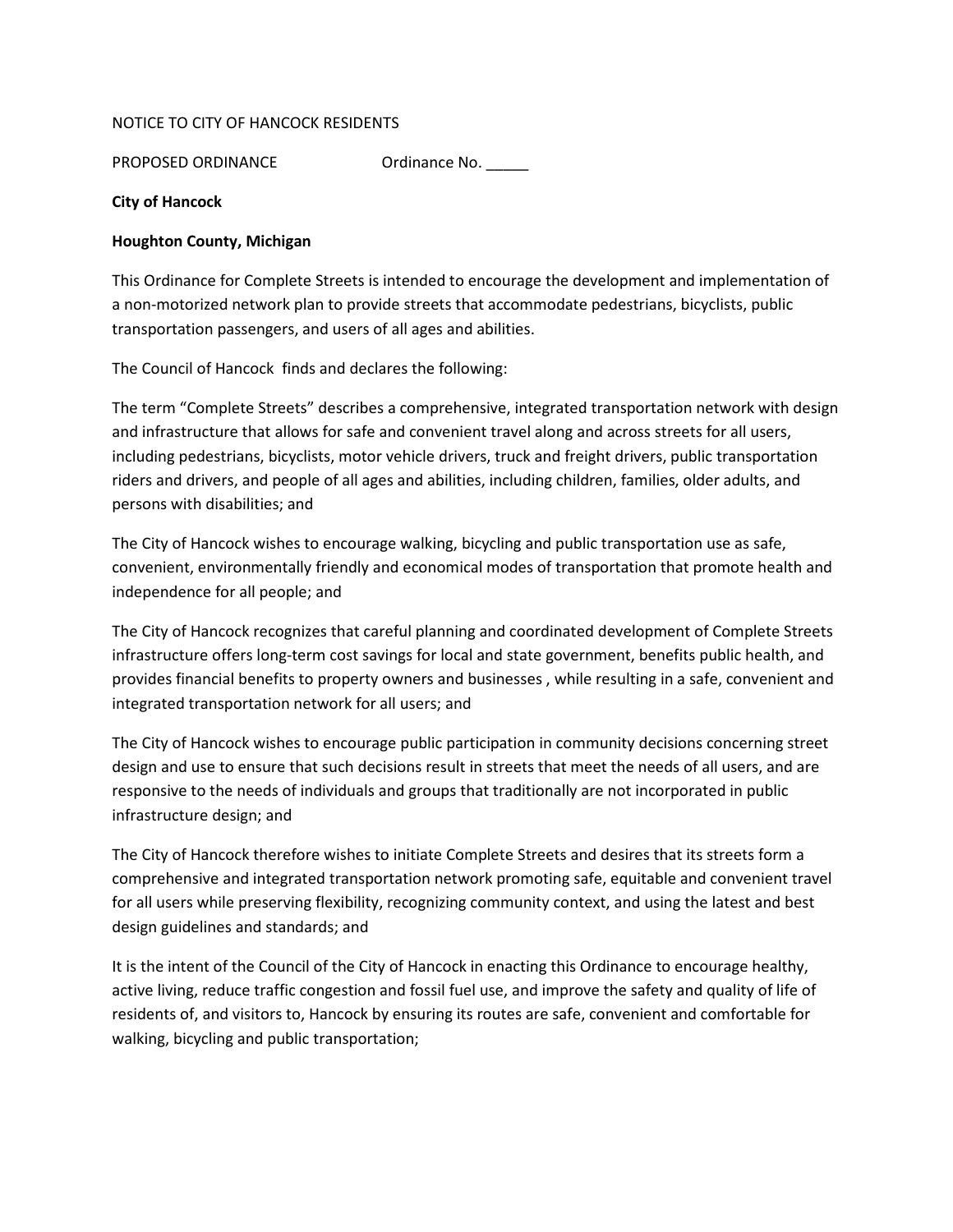Ordinance #\_\_\_\_\_\_\_\_

Page 2.

## NOW, THEREFORE, THE CITY OF HANCOCK ORDAINS:

Section 1. Complete Streets Section,

(a) For the purpose of this Ordinance, "Complete Streets" are streets that safely accommodate all users of the right-of-way, including pedestrians, people requiring mobility aids, bicyclists, drivers and riders of transit vehicles, automobiles, trucks, motorcycles and emergency vehicles.

(b) In order to improve the safety and efficiency of the City's transportation system and to promote health and economic opportunities of residents and visitors, it is the policy of the City to encourage Complete Streets, and in furtherance of the policy:

1) A Non-motorized Transportation Network Plan shall be developed by the Hancock Bike and Pedestrian Committee in consultation with the Hancock Department of Public Works, Recreation Commission, and Downtown Development Authority, and approved by the Planning Commission prior to City Council action. The City Council shall then adopt a Non-motorized Transportation Network Plan within 18 months of enacting the Complete Streets Ordinance.

2) After initial adoption, the Non-motorized Transportation Network Plan shall be updated regularly as part of the City master plan process.

3) Until the City Council adopts the initial Non-motorized Transportation Network Plan, the Planning Commission shall review all street plans, and all new public street projects or public street reconstruction or renovation projects in the City shall be designed to safely accommodate all users of the right-of-way, including pedestrians, people requiring mobility aids, bicyclists, drivers and riders of transit vehicles, automobiles, trucks, motorcycles and emergency vehicles, with the following exceptions:

o Bicycle and pedestrian facilities are not required where they are prohibited by law.

o Public transit facilities are not required on streets not serving as regular transit routes.

o If the addition of bike lanes, cross walks or other Complete Streets facilities are judged to detract from public safety, the City Council may choose not to require bicycle, pedestrian and/or transit infrastructure in said project.

o If the cost of Complete Streets accommodations or facilities is excessively disproportionate to the need, context or probable use, or excessive in relation to the overall project cost, the City Council may choose not to require bicycle, pedestrian and/or transit infrastructure in said project.